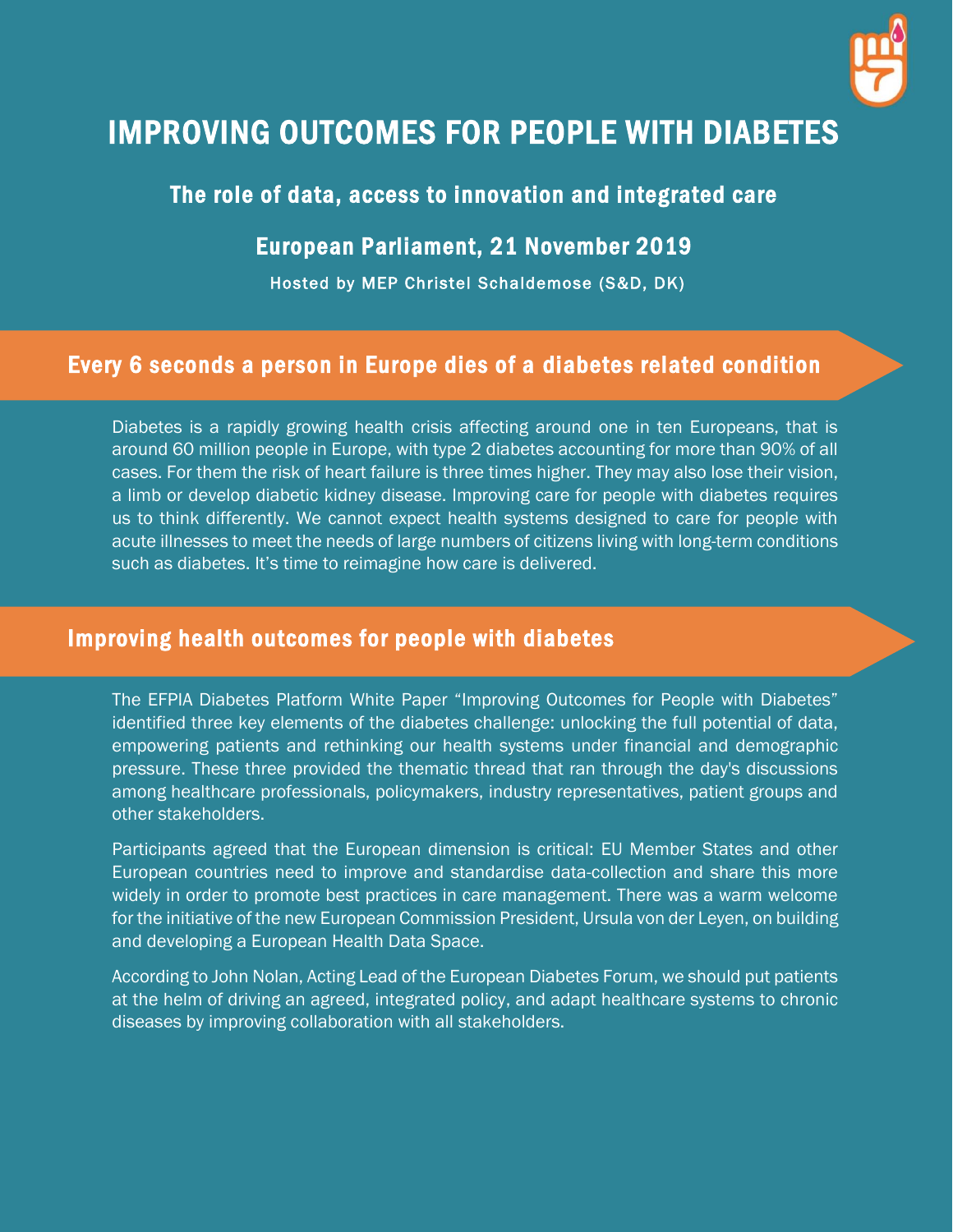



#### Better data:

*We can collect all the data in the world but unless we use it for the right purpose, we will not have the impact we want and the cost of collecting data will not be commensurate to the benefits we obtain... The right data and information will be key in motivating people to act against diabetes.* 

*Troels Vingtoft Rye-Andersen, Head of Government Affairs and Patient Relations at Novo Nordisk, Co-Chair EFPIA Diabetes Platform*



#### Innovation, including self-management via digitalisation:

*Digital tools complement the interaction with doctors, without replacing it. We need to make sure that we use this technology in a way that does not dehumanise the patient-doctor relationship. Technology is there to empower patients.*

*Milena Richter, Head of EU Office at Sanofi, Co-Chair EFPIA Diabetes Platform*

The two Co-Chairs of EFPIA Diabetes Platform urged rethinking the healthcare system in the face of demographic and funding challenges. They highlighted the fact that diabetes is a disease area where health systems are not spending money in the right way, with an excessive amount of the resources available going on treating preventable complications. Primary care will be critical in future.

## Panel discussion: Policies at EU and national level

The solutions to many of the challenges outlined in the White Paper can be found at a European level. The development of new evidence, application of existing knowledge, adoption of standard outcomes, reduced fragmentation in registry data, the integration of new technologies, access to innovative therapies, and a reimagining of how care is delivered can be driven by EU policy action and close collaboration of Member States. Across health systems, stakeholders view the shift to outcomes-based healthcare as essential to delivering what matters to people with diabetes.

MEP Christel Schaldemose highlighted the role of the European Parliament in acting on behalf of patients and pushing the Commission to act.



*Setting targets is crucial to achieving goals. We do it in the climate area. We do not know how we will reach these targets but setting targets makes us deliver. Regarding Diabetes, we should set targets on prevalence, treatment and perhaps even lifespan.*

*Christel Schaldemose, MEP (Member of the European Parliament, Progressive Alliance of Socialists and Democrats group from Denmark)*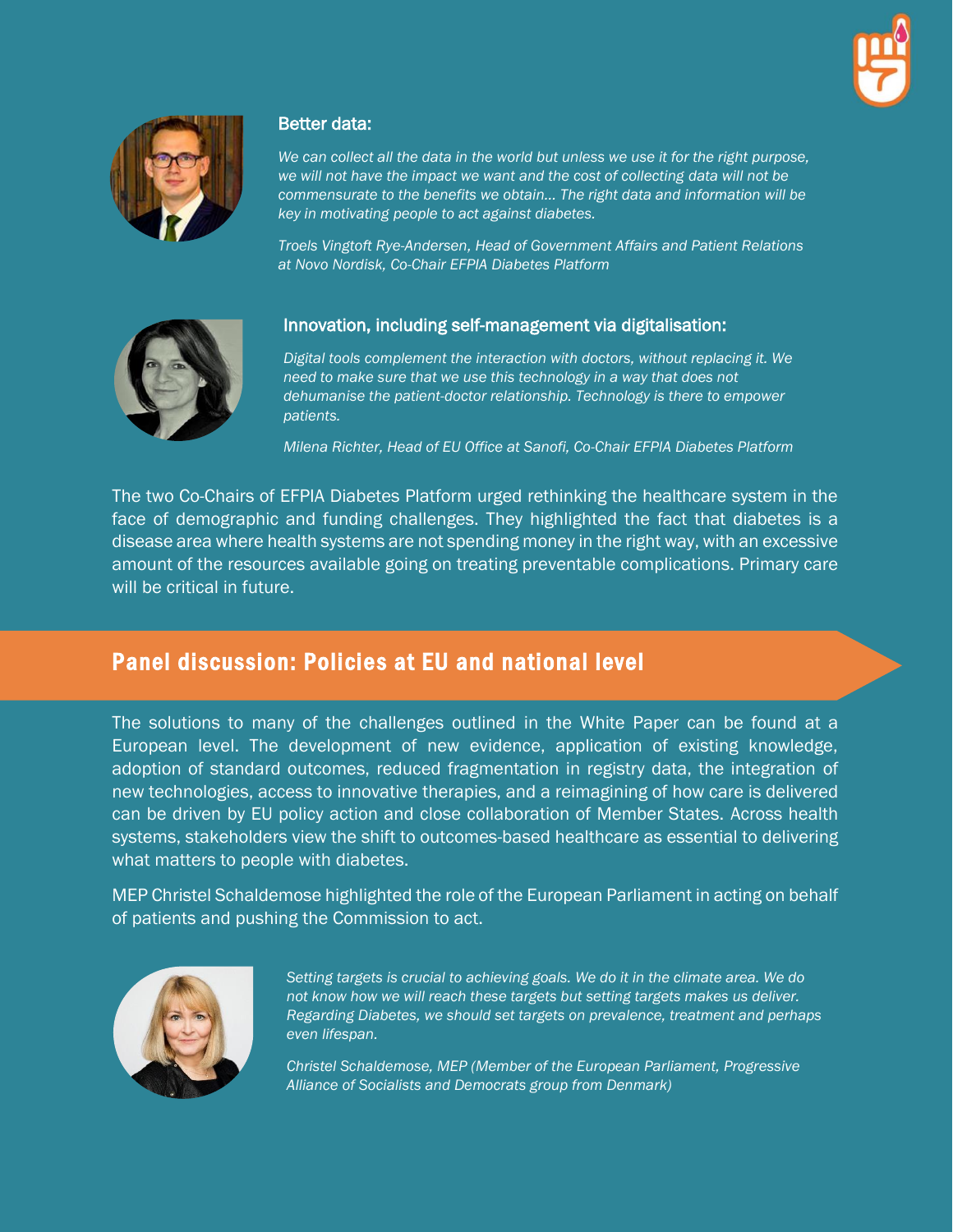

Dirk Van den Steen, Policy Officer at Directorate-General for Health and Food Safety (DG SANTE), and working in the unit that assesses national health systems, urged authorities to make these more patient-centred, taking measures to avoid unnecessary hospitalisations and making primary care more efficient with a greater focus on prevention and access.

John Nolan underlined the importance of bringing together different stakeholders because Europe has not succeeded well enough in translating research findings into better outcomes for patients.



*The EUDF comes from the conclusion that we have not been good enough so far at translating research findings into better outcomes for patients. This is because we think this field is very fragmented and unless innovation reaches patients, nothing will change. If we manage to unite around a single message, then we can go to policy makers and tell them what we want.*

*John Nolan, Acting Lead, European Diabetes Forum (in constitution)*

# Panel discussion: The role of data, disease self-management and primary care

Bastian Hauck, CEO of Dedoc Labs, demanded far greater patient involvement at national level from the start, not at the end, of the decision-making process. A heartfelt voice, Bastian made the audience feel what a diabetes patient endures every day of his/her life.



*A person with Type I Diabetes takes 180 decision a day. It is something I have to do alongside of being a brother, a father, a son, a friend, a worker.*

*Bastian Hauck, CEO, Dedoc Labs GmbH*

Dr. Xavier Cos, Chairman of Primary Care Diabetes Europe, emphasised the need to provide equal, balanced and tailored care for people with diabetes everywhere in Europe, despite the different healthcare systems.



*What is the aim of collecting data? It is implementation, it is action. We need clear targets and objectives towards implementation.*

*Xavier Cos, Chairman, Primary Care Diabetes Europe*